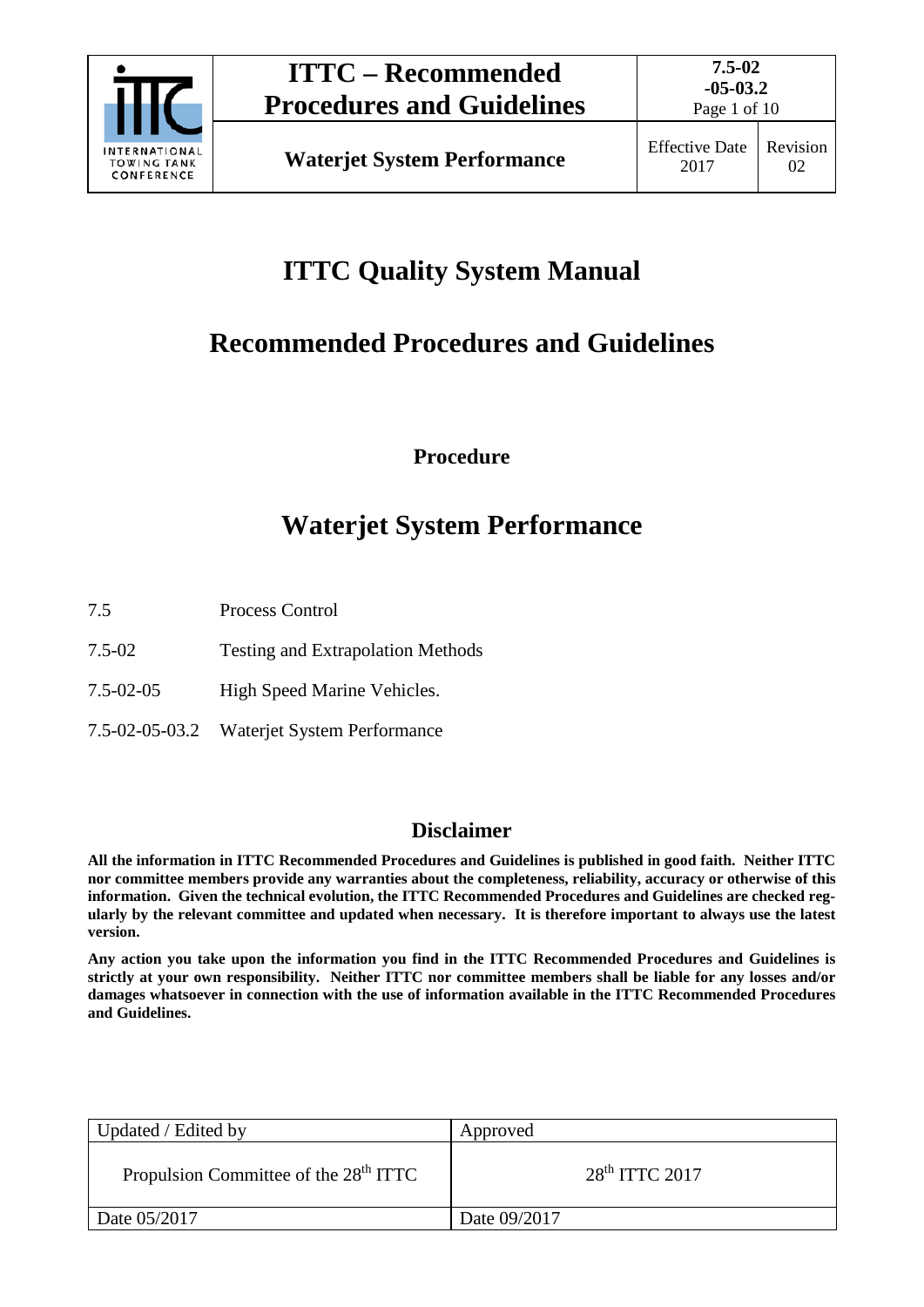

# **ITTC – Recommended Procedures and Guidelines**

**Waterjet System Performance** Effective Date

# **Table of Contents**

| 1.                             |       | <b>PURPOSE OF PROCEDURE3</b>       |  |
|--------------------------------|-------|------------------------------------|--|
| 2.                             |       | <b>DESCRIPTION OF PROCEDURE 3</b>  |  |
| Model and installation4<br>2.1 |       |                                    |  |
|                                | 2.1.1 | Pump and inlet duct models 4       |  |
|                                | 2.1.2 | Waterjet system test installation5 |  |
|                                | 2.1.3 | Pump loop test installation5       |  |
|                                | 2.1.4 | Inlet duct test installation 5     |  |
| $2.2^{\circ}$                  |       |                                    |  |
|                                | 2.3   |                                    |  |
|                                | 2.3.1 |                                    |  |
|                                | 2.3.2 |                                    |  |
|                                | 2.3.3 |                                    |  |
|                                | 2.3.4 |                                    |  |
|                                | 2.3.5 |                                    |  |
|                                | 2.3.6 |                                    |  |
|                                | 2.3.7 | Volume flow rate7                  |  |
|                                | 2.3.8 | Water temperature 7                |  |
|                                | 2.3.9 |                                    |  |
|                                |       |                                    |  |

|     | 2.4.1 | Impeller torque and waterjet thrust       |  |
|-----|-------|-------------------------------------------|--|
|     |       |                                           |  |
|     |       |                                           |  |
|     |       | 2.5 Test procedure and data acquisition 7 |  |
|     |       | 2.6 Data reduction and analysis 8         |  |
|     |       |                                           |  |
|     |       |                                           |  |
|     |       | 2.7.2 Conversion of model data to full    |  |
|     |       |                                           |  |
| 2.8 |       |                                           |  |
|     |       |                                           |  |
| 3.1 |       |                                           |  |
|     |       |                                           |  |
|     |       |                                           |  |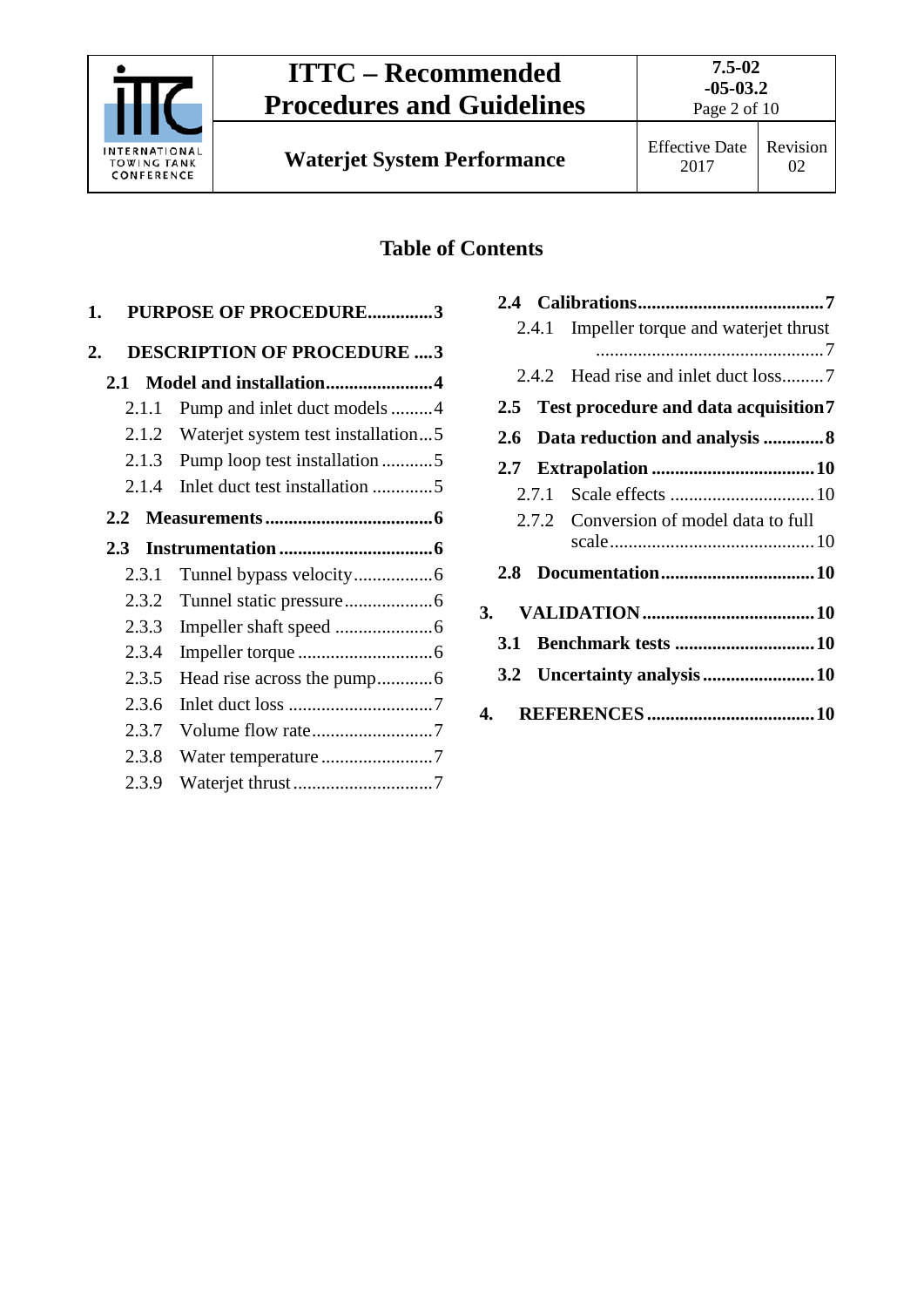

**Waterjet System Performance** Effective Date

# **Waterjet Propulsive Performance Prediction – Waterjet Inlet Duct, Pump Loop and Waterjet System Tests and Extrapolation**

# <span id="page-2-0"></span>**1. PURPOSE OF PROCEDURE**

The purpose of the procedure is to ensure consistency of methodology and acquisition of correct results from Waterjet Inlet Tests, Waterjet Pump Loop Tests and Waterjet System Tests.

The procedure is meant to give guidance in the prediction of waterjet system performance. It encompasses tests of the waterjet system or inlet duct in water tunnels as well as pump tests in pump loop circuits. Extrapolation issues are addressed.

The procedure will normally be applied in conjunction with the ITTC procedure 7.5-02-05- 03.1: Waterjet Propulsive Performance Prediction. It aims at defining the data exchange between propulsion test data and waterjet system data that is necessary to arrive at a full scale powering performance prediction for a waterjet driven craft.

The procedure is mainly applicable for waterjets with flush-type inlet, but can with minor adaptations also be used for other waterjet configurations.

For additional information and background to the present procedure the reader is referred to 24<sup>th</sup> ITTC Report by the Specialist Committee on the Validation of Waterjet test procedures  $(24<sup>th</sup> ITTC, 2005).$ 

# <span id="page-2-1"></span>**2. DESCRIPTION OF PROCEDURE**

The use of a pump of convenience in the propulsion test requires other tests or analysis to be performed with the design pump geometry in order to derive the shaft power and speed (rpm).

Flow rate and duct inflow conditions are the main inputs from the propulsion test. Shaft power and speed are the main outputs from the tests or the analysis of the waterjet system.

A traditional pump loop test, with a uniform inflow to the pump, gives the pump characteristics in the same way as the open water test does for a propeller. Note however that waterjets rarely operate under such ideal conditions.

In an inlet duct test, the duct losses can be measured to obtain the duct efficiency, which combined with the pump efficiency, obtained from a pump loop test, gives a first approximation of the waterjet system performance.

A waterjet system test can either replace the inlet duct and pump tests or contribute to improve the performance prediction mainly by allowing the interaction effect between inlet duct and pump to be studied. This will determine the installation efficiency, defined as the influence of the non-uniform inflow to the pump on the pump performance characteristics. The pump might also have an effect on the duct losses.

Tests can be supplemented or replaced by CFD calculations of the inlet duct, pump unit or waterjet system. CFD can also provide additional scaling information.

In conclusion, required shaft power and speed for given flow rate and inflow conditions can be obtained directly from a system test or indirectly from different combinations of tests and calculations.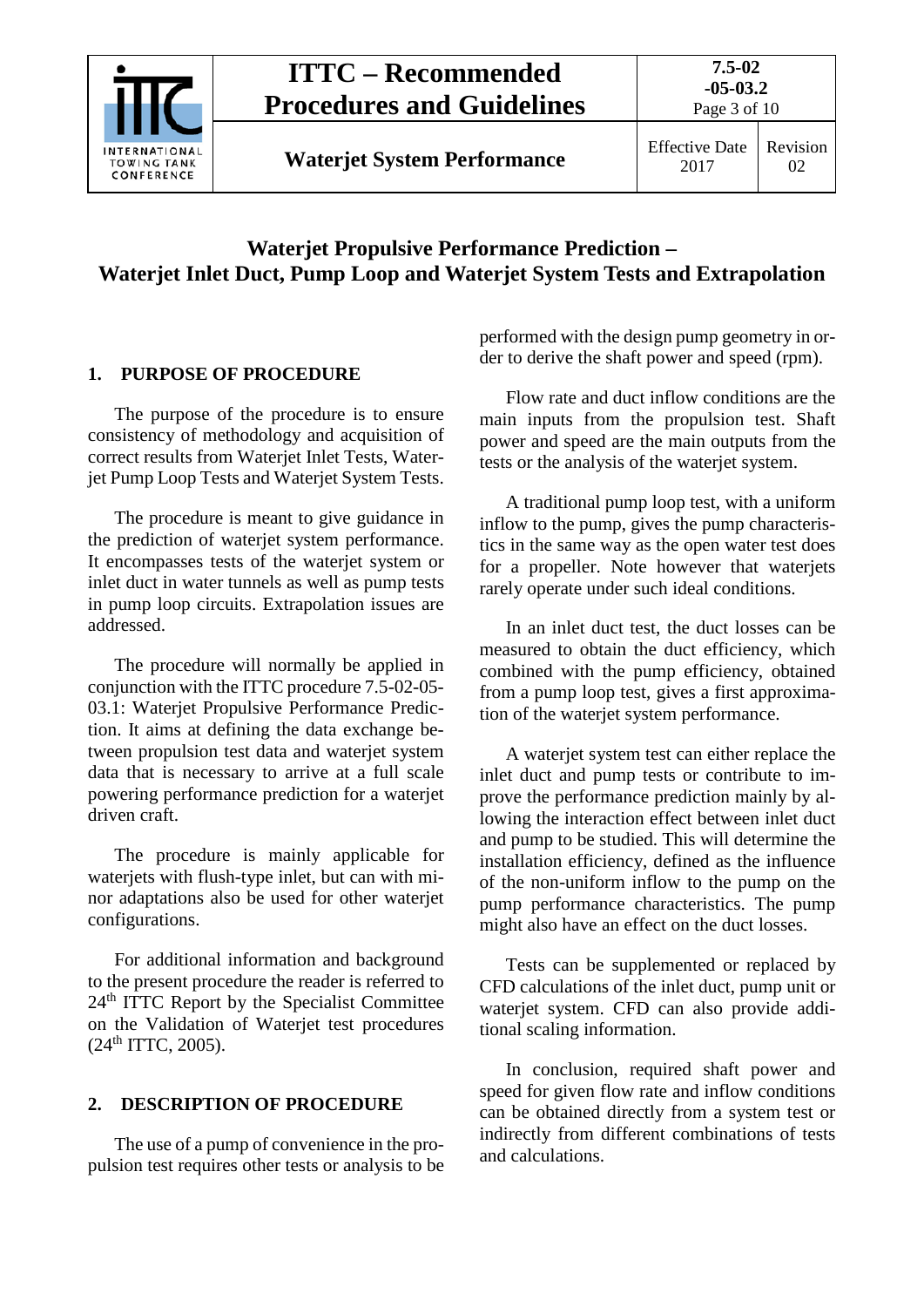|                                                   | <b>ITTC – Recommended</b><br><b>Procedures and Guidelines</b> | 7.5-02<br>$-05-03.2$<br>Page 4 of 10 |                |
|---------------------------------------------------|---------------------------------------------------------------|--------------------------------------|----------------|
| INTERNATIONAL<br><b>TOWING TANK</b><br>CONFERENCE | <b>Waterjet System Performance</b>                            | <b>Effective Date</b><br>2017        | Revision<br>02 |



Figure 1. Definition of station numbers and normalized energy flux.

#### <span id="page-3-1"></span><span id="page-3-0"></span>**2.1 Model and installation**

#### 2.1.1 Pump and inlet duct models

The basic requirement is that the models should be geometrically similar to the full-scale. The quoted tolerances are for indicative purpose only.

#### Model waterjet inlet duct

Manufacturing tolerances (for waterjet inlet or system tests):

It is considered good practice to have the inside of the inlets numerically milled. Special attention should be paid to the shaping accuracy of the inlet lip region and the sides of the inlet opening.

The surface finish should be smooth and equivalent to that achieved with a 320 to 400 grit wet and dry paper.

#### Model waterjet pump:

Manufacturing tolerances (for waterjet pump loop and system tests):

Impellers and stators having diameter (*D*) typically from 150mm to 300mm should be finished to the following tolerances:

| Diameter $(D)$                    | $\pm 0.05$ mm  |
|-----------------------------------|----------------|
| Blade thickness $(t)$             | $\pm 0.10$ mm  |
| Cord length $(c)$                 | $\pm 0.10$ mm  |
| Tip clearance                     | $\pm 0.05$ mm  |
| Mean pitch at each radius $(P/D)$ | $\pm 0.5$ deg. |

Special attention should be paid to the shaping accuracy near the leading and trailing edges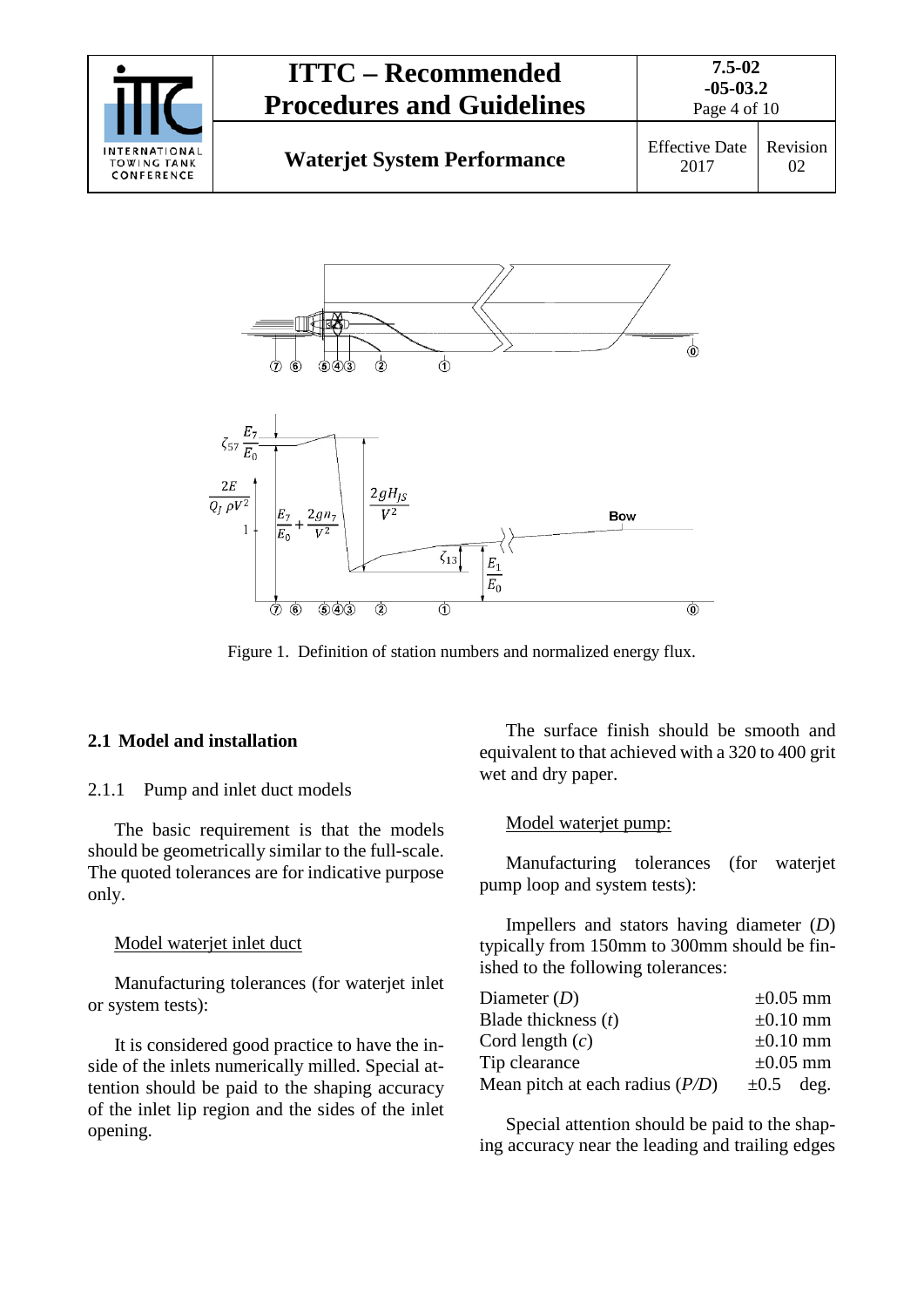

of the blade section and to thickness distributions. The impeller will normally be completed to a polished finish.

The bearing arrangement should be such that it ensures the tip clearance tolerance.

<span id="page-4-0"></span>2.1.2 Waterjet system test installation

The waterjet system test is commonly carried out in a cavitation tunnel. The use of other facilities is not discussed further in this document.

In a conventional cavitation tunnel, the hull bottom may be simulated by any of the walls of the measuring section, unless a dummy hull is used for a more correct representation of the geometry around the inlet duct. The discharge normally has to be arranged by connecting a pipe or hose that returns the water to the tunnel. Accurate flow rate measurement and adjustment can easily be arranged.



Figure 2. Installation of waterjet system in cavitation tunnel

In a free-surface cavitation tunnel, both inlet and discharge can be arranged in a realistic way. Direct thrust measurement is made possible while flow rate measurement may become more complex. The model is usually also less accessible for observations and measurements than in a conventional cavitation tunnel.

#### <span id="page-4-1"></span>2.1.3 Pump loop test installation

A pump loop circuit can quite easily be arranged in a cavitation tunnel by installing the pump unit in the middle of the measuring section and connecting the discharge to a pipe or hose that takes the water to a flow meter and returns it to the tunnel.



#### Figure 3. Installation of model pump in cavitation tunnel

A separate specially designed pump loop circuit is however likely to offer some advantages, like better inflow conditions and easier access to the pump for measurements or observations.

#### <span id="page-4-2"></span>2.1.4 Inlet duct test installation

The installation in a conventional cavitation tunnel can be done in the same way as for the waterjet system test. Auxiliary pumps are needed to vary the flow rate.



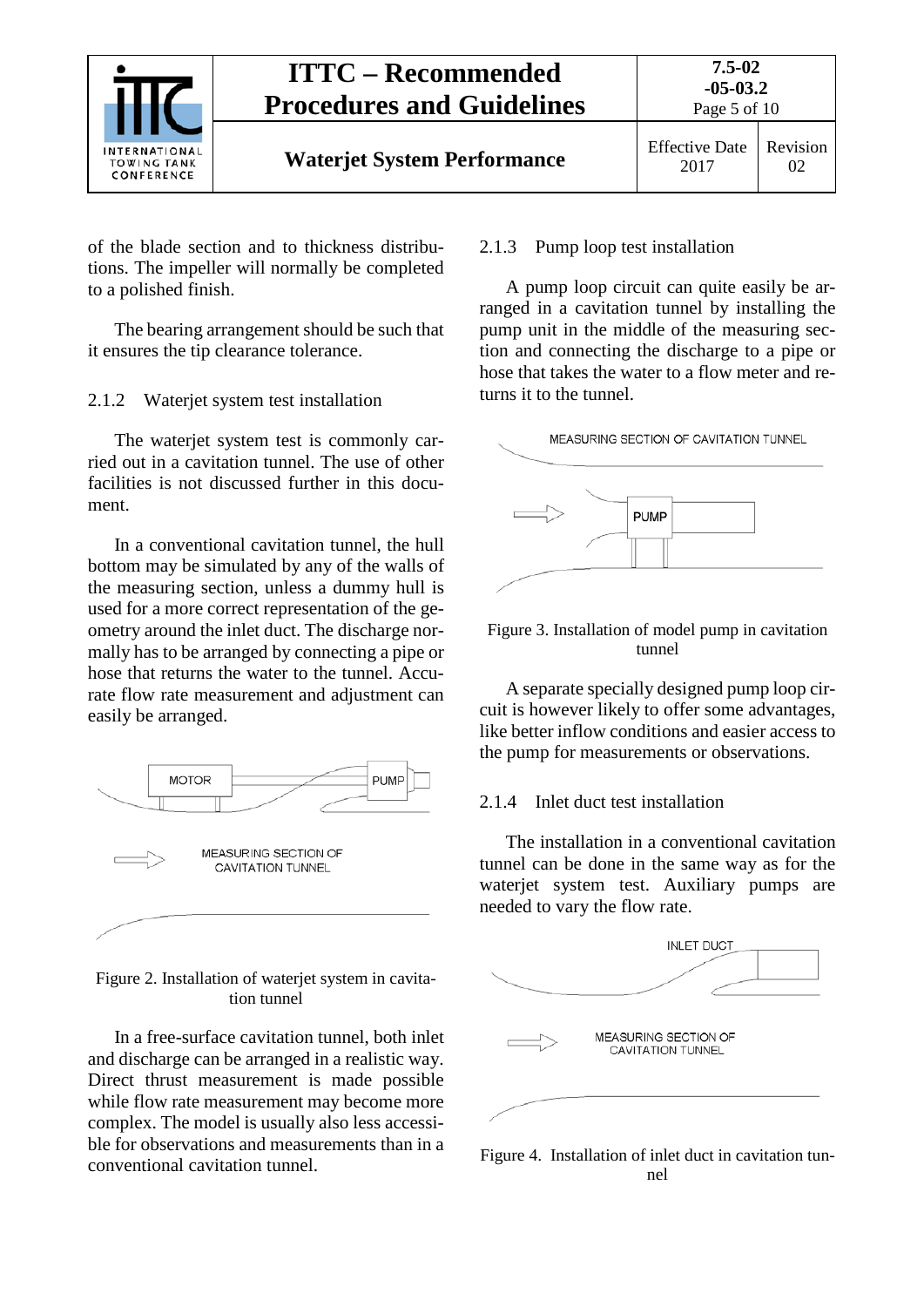

# **ITTC – Recommended Procedures and Guidelines**

# <span id="page-5-0"></span>**2.2 Measurements**

The following quantities need to be measured directly or determined indirectly during the inlet test (I), pump loop test (P) and waterjet system test (S).

- Tunnel bypass velocity  $V_t$  (I, S)
- Tunnel static pressure  $p_t$  (I, P, S)
- Impeller shaft speed  $n(P, S)$
- Impeller torque  $Q(P, S)$
- Head rise across the pump  $H_{IS}$  (P, S)
- Inlet duct loss coefficient  $\zeta_{13}$  (I, S)
- Volume flow rate  $Q_J$  (I, P, S)
- Water temperature  $t_{W}$  (for calculation of viscosity and vapour pressure) (I, P, S)
- Waterjet net thrust  $T_{net}$  (optional) (S)

#### <span id="page-5-1"></span>**2.3 Instrumentation**

The quoted bias accuracies in this section are for indicative purpose only. Uncertainty analysis should be used to derive the actual requirements.

## <span id="page-5-2"></span>2.3.1 Tunnel bypass velocity

Tunnel bypass velocity should be measured upstream of the inlet duct opening in order not to be affected by the flow though the waterjet.

Velocity should be measured to within an accuracy of  $\pm 0.2$ % of its true value.

## <span id="page-5-3"></span>2.3.2 Tunnel static pressure

Tunnel static pressure should be measured well upstream of the inlet duct opening in order not to be affected by the flow though the waterjet.

Pressure should be measured to within an accuracy of  $\pm 0.5\%$  of its true value.

#### <span id="page-5-4"></span>2.3.3 Impeller shaft speed

It is essential to keep the shaft speed constant during the test.

Impeller shaft speed should be measured to within an accuracy of  $\pm 0.05\%$  of its true value.

#### <span id="page-5-5"></span>2.3.4 Impeller torque

Impeller torque is measured using a dynamometer in the shaft line. It is essential to keep the shaft friction losses as low as possible, and these should, if possible, be recorded separately during the test, for instance by running the pump in air or disconnecting/removing the impeller. An alternative is to have a dynamometer integrated into the hub, by which means friction losses can be avoided.

Torque should be measured to within an accuracy of  $\pm 0.5\%$  of its true value.

#### <span id="page-5-6"></span>2.3.5 Head rise across the pump

Head rise is the mean increase of total local head over stations 3 and 5. The minimum is to measure the mean static pressures in four points in the wall at the two stations. In addition, flow rate and sectional areas are required to calculate the head rise.

Good accuracy in head rise may require velocity and pressure distributions at stations 3 and 5 to be measured. An alternative approach is to combine results from CFD analysis with model test results.

Head rise should be derived from measurements to within an accuracy of  $\pm 1.0\%$  of its true value.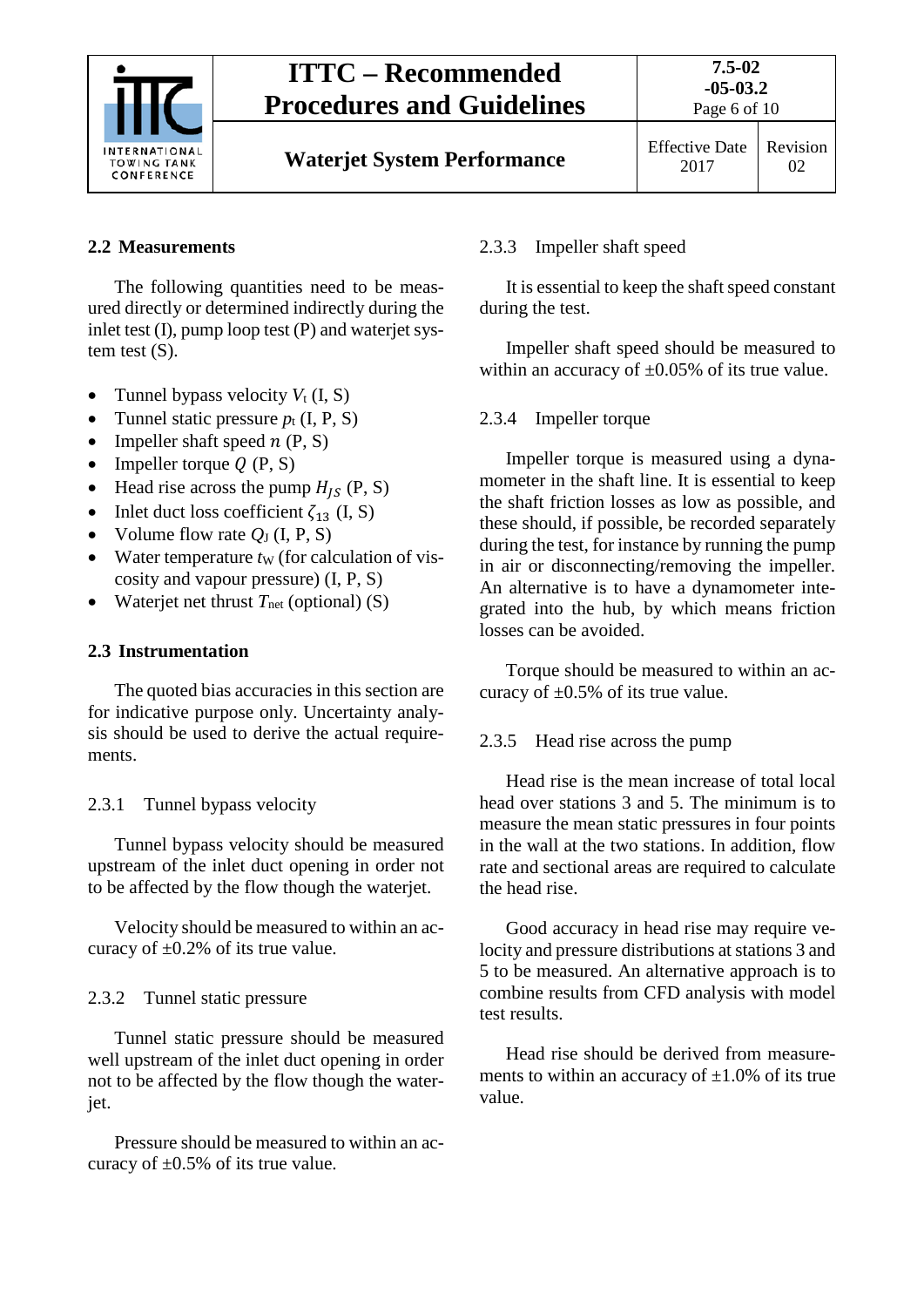

#### <span id="page-6-0"></span>2.3.6 Inlet duct loss

Inlet duct loss is the mean reduction of total local head over stations 1 and 3. The minimum requirement is to measure the boundary layer at station 1 and the mean static pressures at four points on the wall at the station 3. In addition, capture area, flow rate and duct exit area are required to calculate the inlet duct loss.

Good accuracy in inlet duct loss may require velocity and pressure distributions at station 3 to be measured. Strong secondary flow may require 3-axis velocity measurements. An alternative approach is to combine results from CFD analysis with model test results.

Inlet duct loss should be measured to within an accuracy of  $\pm 3.0\%$  of its true value.

#### <span id="page-6-1"></span>2.3.7 Volume flow rate

Accurate flow meters of different type can easily be arranged in the pipe connected to the discharge of the pump or inlet duct.

Volume flow rate should be measured to within an accuracy of  $\pm 0.5\%$  of its true value.

#### <span id="page-6-2"></span>2.3.8 Water temperature

Water temperature should be measured to within an accuracy of  $\pm 0.1$ °C.

#### <span id="page-6-3"></span>2.3.9 Waterjet thrust

Waterjet thrust is an optional reading in waterjet system tests.

Waterjet thrust can be directly measured with a force transducer if the complete system is "floating" or separated from its environment by a small gap. It needs to be supported sideways and in the vertical direction in a way that does

not affect the thrust measurement. The gap design also requires special attention to avoid large forces in the thrust direction.

Thrust should be measured to within an accuracy of  $\pm 2.0\%$  of its true value.

#### <span id="page-6-4"></span>**2.4 Calibrations**

Recommendations in this section consider only the test specific measuring equipment, not the stationary equipment of the cavitation tunnel.

#### <span id="page-6-5"></span>2.4.1 Impeller torque and waterjet thrust

Torque and thrust dynamometer calibration should be carried out using traceable loads and performed within an established time period prior to the test and preferably also checked after the test.

## <span id="page-6-6"></span>2.4.2 Head rise and inlet duct loss

Pressure transducer and velocity probe calibrations should be carried out using traceable pressure loads and velocities performed within an established time period prior to the test and preferably also checked after the test.

## <span id="page-6-7"></span>**2.5 Test procedure and data acquisition**

The conditions in the cavitation tunnel need to be stable in case all recordings cannot be done simultaneously. This applies especially when pressure and velocity surveys are carried out.

Prior to pump loop and system tests, runs should be made to determine the friction torque, unless the dynamometer is integrated into the hub to avoid friction.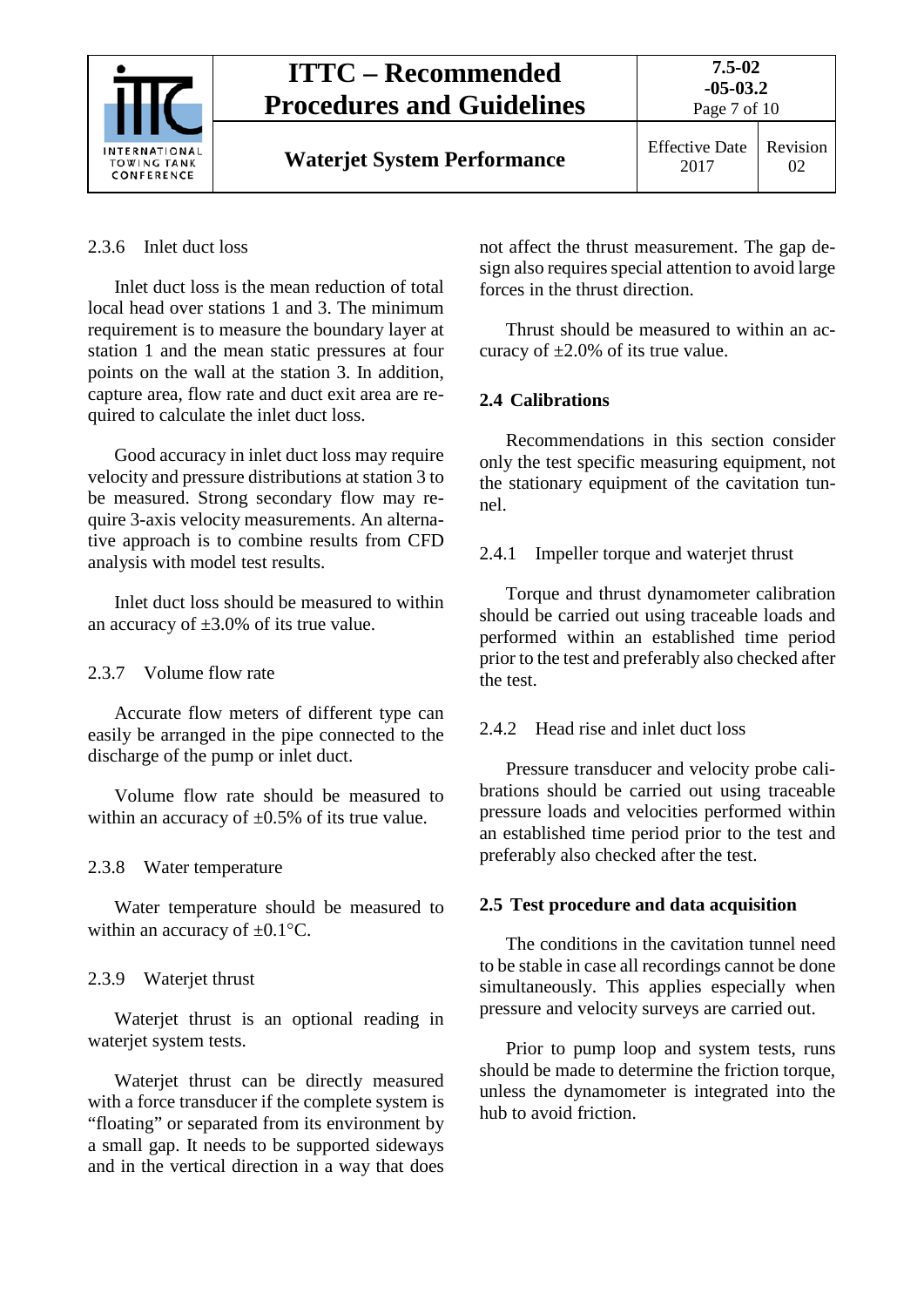

# **ITTC – Recommended Procedures and Guidelines**

2017 Revision  $02<sub>z</sub>$ 

A blockage coefficient, based on the largest section of dummy hull or full hull, of less than 10% is recommended for the system test.

It is important to pay attention to the water quality, especially in case cavitation has a significant effect on the measurements.

Measurements should be conducted at more than one Reynolds number to get an appreciation of the Reynolds number dependency.

## Inlet duct test

The range of inlet velocity ratios should cover the range from bollard pull to full speed ahead.

Inflow conditions to the inlet duct, largely governed by the boundary layer, may need to be simulated in order to reduce scaling errors.

Flow separation in the duct may occur at some conditions. Even symmetric ducts may cause strong asymmetric flow separation that distorts the flow at the duct exit. Observations of the flow prior to the measurements are recommended, for instance by inserting air bubbles.

Measurements can normally be carried out at atmospheric pressure. Note however that losses may be higher if cavitation is present at the fullscale condition. It is therefore recommended that the most extreme working point be checked on cavitation.

## Pump loop test

The range of flow rate coefficients should cover off-design conditions on both sides of the pump optimum to the extent expected on the vessel during normal operation.

Measurements of head rise and power versus flow rate can in most cases be carried out at atmospheric pressure. Waterjet pumps are however normally designed and sized in a way that they operate with a certain amount of cavitation. It is therefore recommended that cavitation limits and effects for the pump be explored during the test.

## Waterjet system test

The range of simulated ship speeds and shaft speeds should cover all corresponding full-scale operating conditions.

The test procedure depends on the purpose of the system test. It can be regarded as a simultaneous inlet duct and pump test,- following the recommendations above for these tests -, with the aim to obtain the effect of interaction between inlet duct and pump, or the purpose can be to directly measure the required power and shaft speed for given flow rate and inflow conditions.

A ship reference velocity and pressure measurement from the propulsion test may be used in the waterjet system test, to set the self-propulsion condition more accurately, in case tunnel bypass velocity and static pressure do not determine the ship speed.

The self-propulsion test condition is obtained in the waterjet system test by adjusting rpm to achieve the same *NVR* as in the propulsion test.

## <span id="page-7-0"></span>**2.6 Data reduction and analysis**

The overall performance of the hull-waterjet system can be expressed by the overall efficiency  $η<sub>OA</sub>$ :

$$
\eta_{\text{OA}} = \eta_0 \eta_{\text{INT}} \tag{1}
$$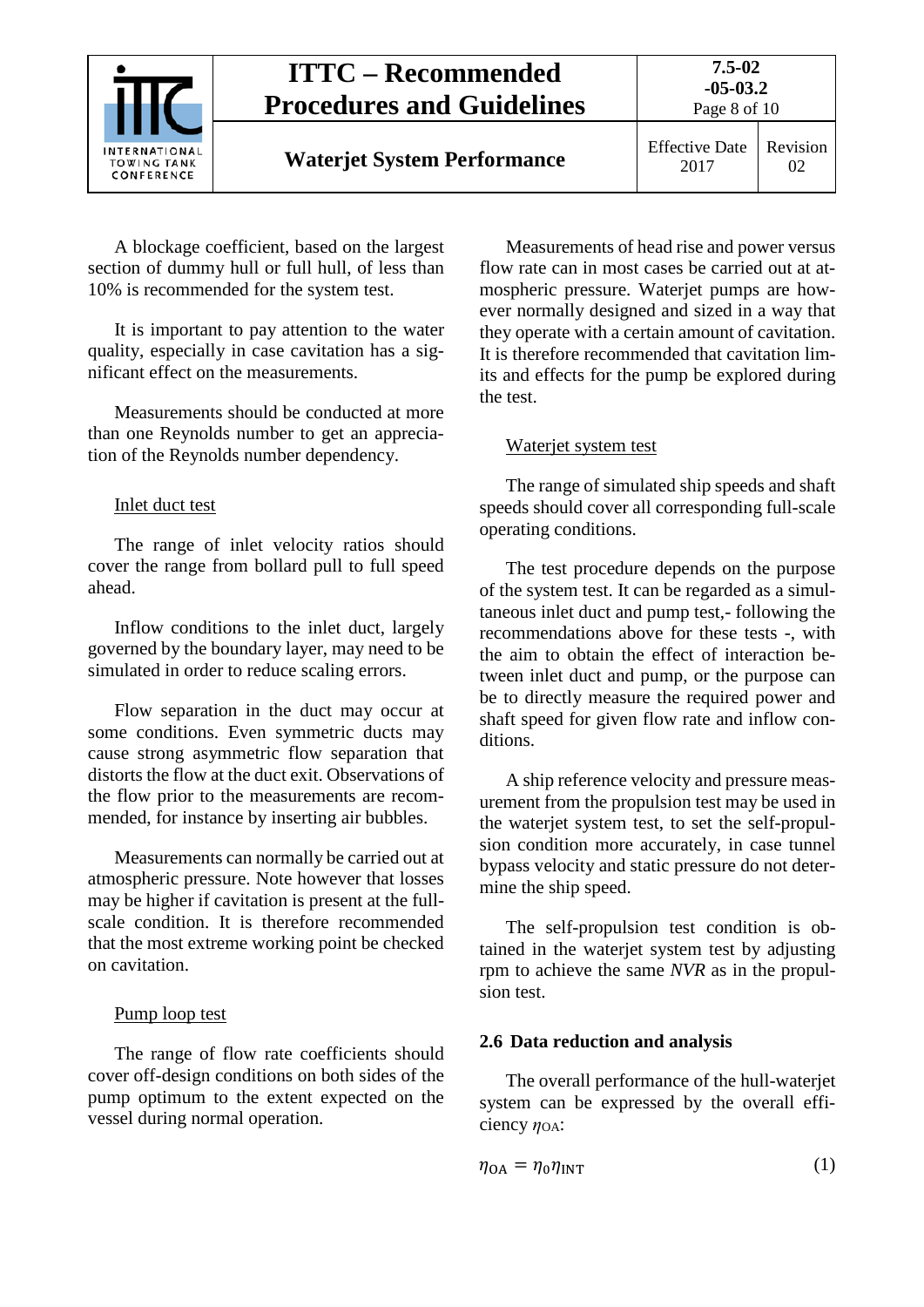

The free stream efficiency  $\eta_0$ , defined by eq. (2), determines the performance of the waterjet system in an undisturbed environment. The interaction efficiency  $\eta_{\text{INT}}$  is determined from the results of the propulsion test.

$$
\eta_0 = \eta_1 \eta_P \eta_{\text{duct}} \tag{2}
$$

The ideal efficiency  $\eta_1$  is uniquely dependent on nozzle velocity ratio *NVR,* which value results from the propulsion test:

$$
\eta_{\rm I} = \frac{2}{1 + NVR} \tag{3}
$$

Pump efficiency *η*P and ducting efficiency *η*<sub>duct</sub> are determined in the tests described in this procedure and defined by:

$$
\eta_{\rm P} = \frac{P_{\rm PE}}{P_{\rm D}}\tag{4}
$$

$$
\eta_{\text{duct}} = \frac{P_{\text{JSE}}}{P_{\text{PE}}} \tag{5}
$$

The effective jet system power  $P_{\text{ISE}}$  is defined by:

$$
P_{\text{JSE}} = E_7 - E_1 \tag{6}
$$

In case of a parallel nozzle outflow, the assumption is justifiable that the vena contracta has the same diameter as the nozzle discharge, and hence, the jet system power can be determined from Station 6:  $P_{\text{ISE}} = E_6 - E_1$ .

The effective pump power  $P_{PE}$  is defined by:

$$
P_{\rm PE} = P_{\rm JSE} + \zeta_{13} E_0 + \zeta_{57} E_7 \tag{7}
$$
 or

$$
P_{\rm PE} = \rho g Q_{\rm J} H_{JS} \tag{8}
$$

Inlet duct test

The inlet duct loss coefficient  $\zeta_{13}$  defined by eq. (9) and measured in an inlet duct test, determines the ducting efficiency.

$$
\zeta_{13} = \frac{E_1 - E_3}{E_0} \tag{9}
$$

The energy flux  $E_i$  is obtained by integrating the local energy velocity  $V_{Ej}$  at Stationj, as follows:

$$
E_{\rm s} = \frac{1}{2} \rho \int_{Q_{\rm J}} V_{E_j}^2 \, dQ_{\rm J} \tag{10}
$$

The outlet nozzle loss coefficient  $\zeta_{57}$  is not obtained in an inlet duct test. CFD or a waterjet system test is needed.

#### Pump loop test

The pump efficiency  $\eta_P$ , defined in eq. (4), is composed of free stream pump efficiency  $\eta_{\text{P0}}$ , as measured in a pump loop test and corresponding to the open water efficiency of a propeller and the installation efficiency  $\eta_{inst}$  as follows:

$$
\eta_{\rm P} = \eta_{\rm P0} \eta_{\rm inst} \tag{11}
$$

where

$$
\eta_{\rm P0} = \frac{\rho g Q_{\rm I} H_{\rm JS}}{P_{\rm D}}\tag{12}
$$

The installation efficiency is not obtained in the pump loop test. A waterjet system test is needed.

#### Waterjet system test

As discussed before in this procedure, the waterjet system test may be done with the objective to obtain the missing pieces from the inlet test and the pump loop test, which are the nozzle loss coefficient  $\zeta_{57}$  and the installation efficiency  $\eta_{\text{inst}}$ .